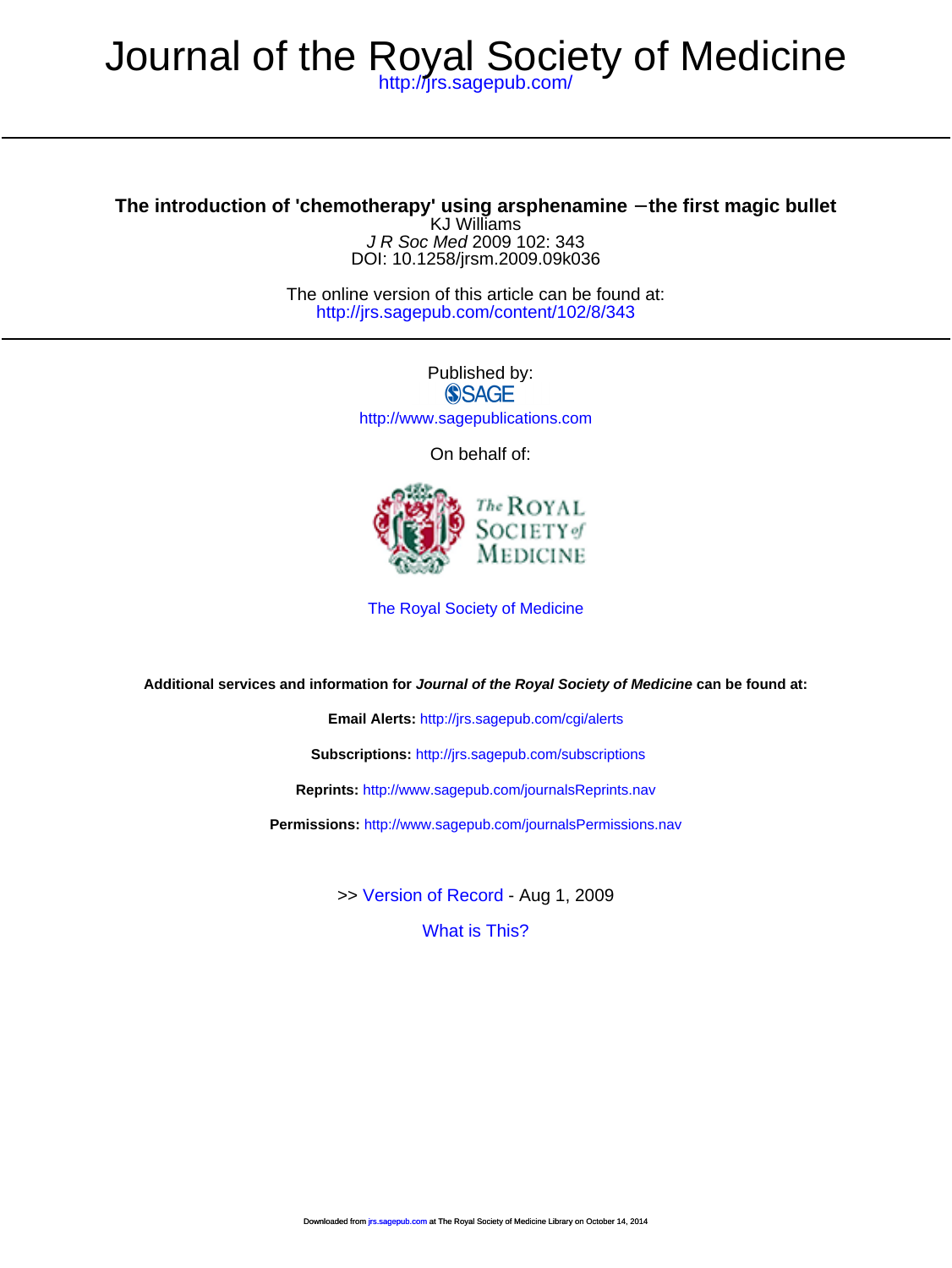

# **The introduction of 'chemotherapy' using arsphenamine – the first magic bullet**

#### KJ Williams

5 Maplewood Road, Wilmslow, Cheshire SK9 2RY, UK E-mail: kjwilliams510@aol.com

DECLARATIONS

**Competing interests** None declared

**Funding** None

**Ethical approval** Not applicable

> **Guarantor** KJW

**Contributorship** KJW is the sole contributor

**Acknowledgements** The author is grateful to Tilli Tansey and Ulrich Troehler for comments on an earlier version of this commentary. Additional material for this article is available from the James Lind Library

website (www. jameslindlibrary.org), where it was originally published

### **Paul Ehrlich and studies of the effects of dyes on infectious organisms**

In the late 19th century, Paul Ehrlich (1854–1915) developed an early interest in the specific staining of tissues with dyes, first with methylene blue and then with trypan red and atoxyl. He reasoned this might allow the detection of a substance that would specifically bind to and kill microbes without harming human cells. After working initially under Robert Koch in Berlin, Ehrlich moved to his own institute in Frankfurt (Main). After it had been shown in 1905 that atoxyl, an arsenical, had some activity against trypanosomes, his chemists, led by Alfred Bertheim, synthesized a series of arsenical derivatives.

Over this period Ehrlich developed a close relationship with Professor August Laubenheimer, who had joined the pharmaceutical arm of the Meister, Lucius and Bruening dyeworks, now better known by their location (Hoechst). Ehrlich's work expanded in 1906 after he moved his laboratory into the Georg Speyer Haus, near Frankfurt, close to the dye factories. There were some partial successes, for example, compound 418 (arsenophenylglycine), which was tested clinically by the dermatologist Alfred Neisser (whose name we now associate with the gonococcus). Compound 418 also had some activity when tested in Africa against trypanosomes, which cause sleeping sickness, but it was not as powerful as atoxyl. Ehrlich was looking for an agent that could achieve sterile cultures in animals with a single dose. He coined the terms 'chemotherapy' and 'magic bullet' to characterize the processes he had in mind. He first used the term 'magic bullet' at a Harben Lecture in London in 1908,<sup>1</sup> although the concept (*Zauberkugel*) had appeared earlier in his writings in German.2

Syphilis was a scourge affecting a significant proportion of men and women in the early 20th century. Routine therapy for the disease had been with mercury, both as an ointment and internally, but this was quite toxic.<sup>3</sup> In 1905, Fritz Schaudinn and Erich Hoffmann identified the causative organism of syphilis – a spirochaete – which belonged to the same group of organisms as the trypanosomes. So it was that another arsenical – diamino dihydroxy arsenobenzol (arsphenamine) – was discovered, synthesized in 1907 by Alfred Bertheim, and tested on spirochaetes by Ehrlich's assistants. The two assistants who first tested it concluded that it was useless, and it was therefore put aside until Ehrlich asked his Japanese assistant, Sahashiro Hata, to repeat the experiments. Hata found that arsphenamine was superior to all the other drugs that had been tested, prompting Ehrlich's fury that the inadequate methods used by his former assistants had resulted in the delay in this discovery.<sup>3</sup>

Arsphenamine was known first by the number 606, as the 606th preparation tested in Ehrlich's laboratory, and subsequently by its trade name *Salvarsan* when it was marketed in 1910. Ehrlich continued to evaluate further compounds and improved upon *Salvarsan* with compound 914, *Neosalvarsan*, which was more soluble and had a lower arsenical content and appeared more active.

## **Dramatic effects of** *Salvarsan* **in patients**

*Salvarsan* was tested in patients for the first time in the spring of 1909. Ehrlich was cautious because of the disaster that had followed Robert Koch's totally unsystematic clinical testing of his presumptive wonder drug, *Tuberculin*. Ehrlich therefore arranged for carefully recorded clinical studies to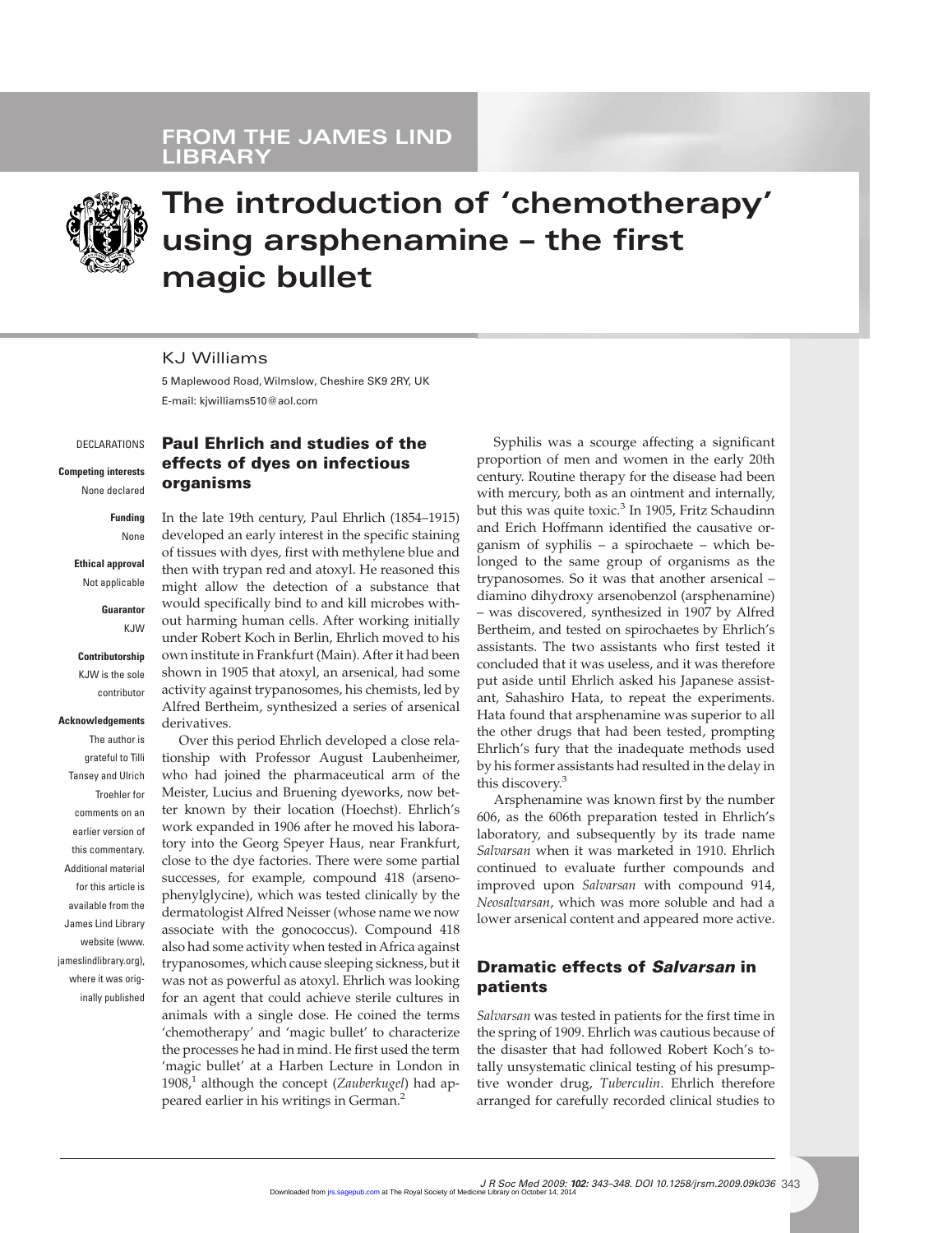be done by a small group of doctors in Uchtspringe (Alt), Magdeburg (Schneider), Bonn (Hoffmann), St Petersburg (Iversen) and Pavia (Ascoli), giving guidance on dose and selection of patients. Later the same year, Ehrlich's friend Konrad Alt provided the first published report of the dramatic effects of *Salvarsan* in patients.<sup>4</sup>

*'In total, 31 patients with progressive paralysis were treated, all of whom had previously had a definite positive Wassermann reaction (repeatedly demonstrated); 7 of them lost the [positive] reaction completely, in one it returned after 5 weeks, [but] in the others it remained negative. In a larger number, the Wassermann reaction decreased substantially, but returned to its former level after some time. Initially we had not treated patients with high doses, so some of the cases may not have responded for this reason. It seems that it was cases of less than 2 years duration of paralysis who were mostly influenced* .*'*

#### Alt recognized the need for a larger case series:

*'The question of whether and how the clinical course of paralysis has been affected is obviously crucial. It would be premature to make a judgement in so changeable a disease on the grounds of such a small number. We have seen a rapid and noticeable improvement not only in some patients who lost the [positive] Wassermann reaction, but also in many others. Whether this was due to the treatment can only be decided after a larger test series and a longer observation period* .*'*

*'Our treatment trials with arsenophenylglycine in patients with progressive paralysis are being extended to a larger series. One may claim already, without being overhasty, that our preliminary results support the hope that it should not be completely ruled out that, sooner or later, we will no longer be forced to confront entirely with folded arms the future course of patients with an early diagnosis of progressive paralysis. As the remissions of such patients show clearly, the paralytic process can at least be brought a standstill, even if not to a cure.'*

The year after Alt's report, Wilhelm Wechselmann's lecture to the Berlin Medical Society on 22 June was published.<sup>5</sup>

*'The questions which one had naturally to ask when examining a new preparation were:*

- *(1) Does it have a specific effect in syphilis, and if so, does it exceed that of already known drugs;*
- *(2) Does it cure syphilis;*
- *(3) Is the eventual risk of the drug in an acceptable balance with the size of its [beneficial] effects?'*

*'Concerning the first point, there can no longer be any doubt at all, even when judging with the greatest scepticism, that the new drug acts on the symptoms of syphilis in all infectious forms with a speed and thoroughness which no other drug so far known can match, even approximately. We have tried this out in 80 cases and the effects occur with the certainty of an experiment* .*'*

*'The curative effects are so rapid that one cannot demonstrate patients because after a few days there is no longer anything to be seen on them, and they leave the hospital.'*

Still, like Konrad Alt, Wechselmann concluded optimistically but cautiously:

*'We are aware that everything I have presented today still leaves many gaps; however, this is inevitable in such a new situation. We shall have to continue working quietly and critically in order to determine the exact indication and contraindications of the drug. However, one may safely say today that Ehrlich's genius has won a big battle in the war against syphilis. But because the path which has led to today's results has been based on firm scientific experimental foundations, we can be quietly confident that this path is the right one, and express our hope that it will lead us to final victory.'*

By the end of 1910 – the year the drug was given its trade name *Salvarsan* – some 65,000 doses had been administered to over 20,000 patients, a previously unheard of series before marketing, as was noted at the first presentation of the clinical results in Wiesbaden in 1910.<sup>6</sup>

*Salvarsan* was prepared at Hoechst in stainless steel containers by a complex chemical process with a yield just under 16%, avoiding explosions and fires due to volatile ether. It was a fine yellow powder, soluble in water, ether and glycerine, which had to be packaged under carbon dioxide in ampoules, to prevent oxidation to a toxic form. By November 1910, Hoechst was producing 12,000– 14,000 ampoules per day and Ehrlich was able to offer small amounts to the many doctors who requested a supply, but only after quality controls and further tests in his laboratory. Tests were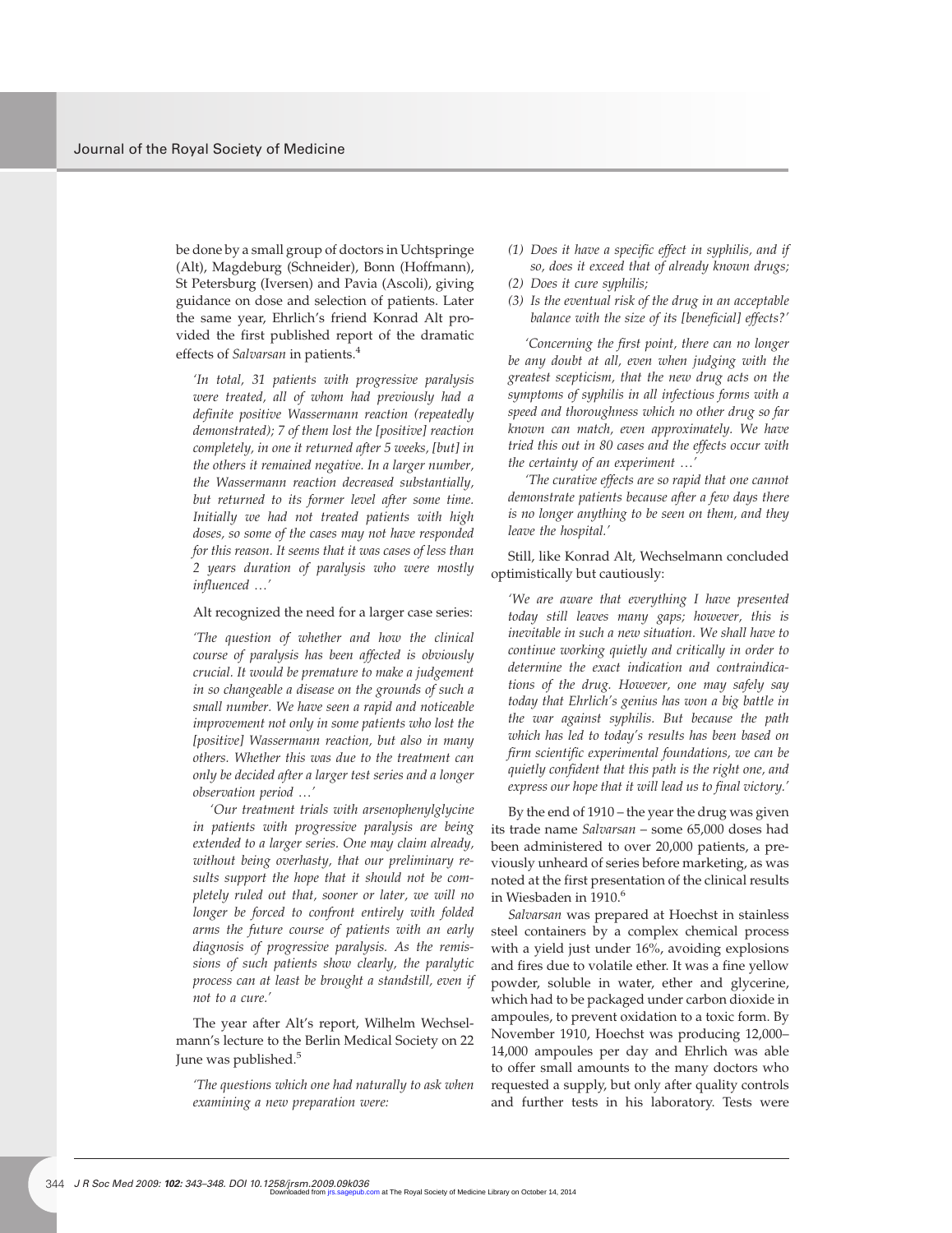developed to assess the drug's state of oxidation and to test for its presence in the urine of patients.

### **McDonagh and the evaluation of** *Salvarsan* **in Britain**

In Britain, the most substantial early experience with *Salvarsan* was obtained at the Lock Hospital, London, by James McDonagh (1881–1965), who was the outpatient surgeon at the hospital from 1909 to 1929. $7-11$  The hospital had been founded in 1746 as the first voluntary hospital for venereal diseases, and was originally in a building in Grosvenor Place, near Hyde Park.<sup>12</sup> By McDonagh's time, male outpatients were seen in a building in Dean Street, female patients in one in Harrow Road.

McDonagh published a book about *Salvarsan* in 1912.<sup>7</sup> It describes the drug's history, explains its method of administration, and provides estimates of its potency against *Spirochaete pallida* (*Treponema pallidum*). McDonagh explained what the drug did and did not do and its uses and abuses, observing that, like all new remedies, it had to pass through the two stages of initial extravagant laudation and then extravagant abuse. He illustrated these with many case reports and pictures of genital and extragenital chancres, and the complications associated with syphilis.

McDonagh's book is more of a review of his extensive experience with illustrated cases rather than a numerical summary. The early chapters give an overall account of his experience, without tabulated data or numbers, written in the usual 'authoritative' style, supported by detailed case histories. Chapters are devoted to toxic reactions, neurorecurrences, fatal cases following injection and contraindications. The emphasis of the text then turns to methods of administration, effects on the syphilis test developed by August von Wassermann and the excretion of arsenic. Case histories are used to illustrate results in the primary, secondary and tertiary stages stage of syphilis, syphilis of the nervous system, congenital syphilis and then conditions other than syphilis. The book ends with a short postscript on early experience with *Neosalvarsan*.

McDonagh described some general observations that had already been made in earlier studies in Germany, including the 'immunity' to *Salvarsan* that could occur in patients already pre-treated with other arsenicals, observing that 'immunity' was more likely after intramuscular doses. Also, although *Salvarsan* eliminated parasites in the tertian form of malaria, they recurred and did not respond as well to a second course, though *Salvarsan* therapy made them more susceptible to quinine. McDonagh also recognized that *Salvarsan* was somewhat variable in action, depending on its solubility and acidity. Already some discrepancies had been observed between effects in animals and humans, and skin tests to evaluate the likelihood of reactions (as with tuberculin) were poorly predictive.

By 1912 some problems had emerged with *Salvarsan*. 7,13 In his book, McDonagh referred to Wechselmann's suggestion that dead bacteria and fungi in the distilled water caused the fever and rigors that sometimes followed administration of the drug, and he confirmed Wechselmann's 1910 observations by using re-distilled water to avoid the problems. The inflammatory condition caused by *Salvarsan* injection also made it theoretically unwise to use the drug in people with epilepsy, in case the inflammation gave rise to seizures. However McDonagh treated a case who not only recovered his memory but had no further seizures. *Salvarsan* had its most marked toxic effect on patients already suffering from meningitis or even alcohol poisoning, which was deemed to have 'weakened the tissues'. Another issue relating to the patients under evaluation was the development of concurrent conditions such as *Herpes genitalis* or chest infections. Summarizing the drug's safety profile, McDonagh stated that 'there is no drug which has not at some time or another given rise to toxic symptoms, so differently constituted in each human frame'. He considered humans to be more sensitive than animals to these effects, and that it was impossible to predict who would be affected.

McDonagh's book was important in confirming the early promise of *Salvarsan* and establishing its efficacy, which contrasted with the exorbitant claims made for several other German patent medicines at the time. This work became an important milestone in demonstrating the growing importance of the German dye industry, which produced 90% of the world's synthetic dyes, and the diversification into pharmaceuticals of firms such as Hoechst, Bayer and others. These developments had already given rise to phenol antiseptics, phenacetin, aspirin and a growing number of synthetic drugs.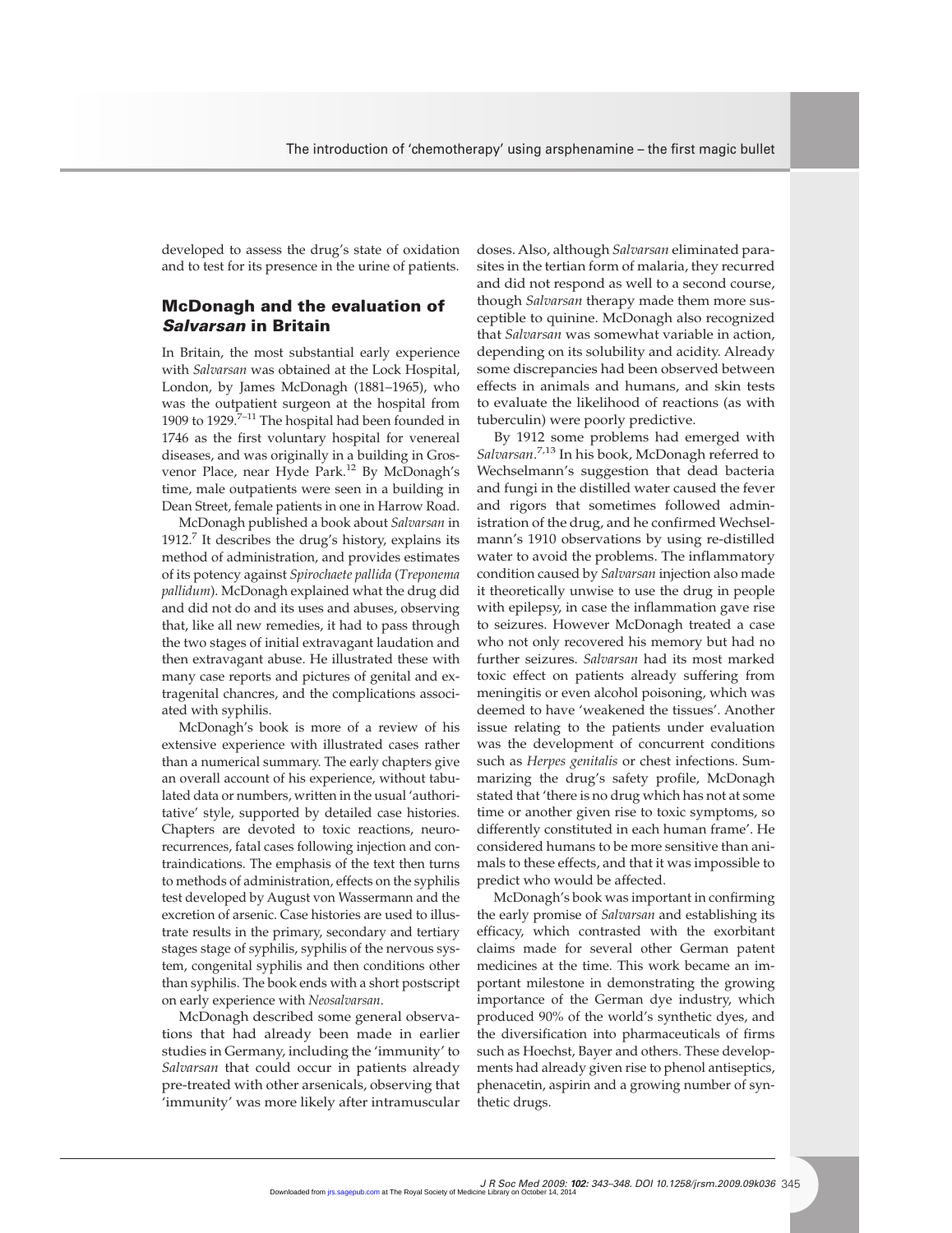In addition to his book, McDonagh commented frequently on these issues in the medical literature, as it was clear that not everyone shared his views. Regarding the toxic effects of *Salvarsan* he wrote:

*'As all of us require an unbiased opinion upon Salvarsan, it would have been better to have given a summary of the whole of the Fifth German Congress of Neurologists held last October in Frankfurt, as then we could have heard both sides. Hearing only one side leaves this side widely open to criticism. In this country more than any other we have heard so much as to what the "great" or "well-known" syphilologists think of Salvarsan. Notice that their greatness has increased since the advent of the drug, although as often as not they have never given an injection. Why an able clinician or a reader of many books should be able to judge a subject of which his experience is* nil *must be an enigma for many.'<sup>8</sup>*

### **Manufacture of arsphenamine in Britain**

Recognition of the reliance on Germany for drugs was brought home dramatically two years later with the sudden outbreak of World War I, when German drugs became unavailable.<sup>11</sup> My research on the origins of the synthetic drug industry in England<sup>14</sup> showed that Burroughs Wellcome was, to the surprise of Hoechst, able to synthesize and produce arsphenamine and other synthetic drugs within weeks of the outbreak of war, when the patents of the drugs were abrogated. Although synthetic chemistry had begun on a small scale in Britain in the 1890s and Burroughs Wellcome had synthesised various alkaloids to show that they had extracted and purified the active ingredients from plants, Britain had failed to produce synthetic drugs on a large scale.<sup>15</sup> The British firms were many times smaller than the German dye firms and could not compete with them in producing synthetic drugs. Furthermore, Britain was also reliant on the German firms for many of the raw materials required.

Throughout the early stages of the war, great emphasis was placed upon demonstrating that the arsphenamine produced by Burroughs Wellcome, and marketed as *Kharsivan*, was as good as the German products *Salvarsan*, *Neosalvarsan* and later *Silver Salvarsan*. The recently established Medical

Research Committee (MRC) had incorporated several Burroughs Wellcome staff, leaving the firm with a shortage of experience to perform assays, so the MRC became involved in the process of assay and standardization.

However, McDonagh, who had read the patents and literature, remarked that 'because they are chemically identical it does not follow that they are similar in other respects.' He pointed out that German patents were written in a way to deceive so how could British products be the same. Many of his complex arguments about incomplete linkages and side reactions confused his main point, which was that clinical data rather than animal tests of purity were needed.<sup>14</sup> He wrote:

*'I am fairly of the opinion from several toxic effects I have seen following the use of the new products that the successful manufacture has not been solved and that the medical profession would be well advised to await the reports of clinicians before using the product.'<sup>9</sup>*

This was not the message that the MRC wanted to convey, as all they had was British and some French arsphenamine.

The MRC played a prominent role in supporting the British synthetic drug industry. Initially they focused on the manufacturing and assay controls but following the heated discussions with McDonagh they realized they needed data on clinical efficacy and safety, particularly as the Select Committee on Patent Medicines had recently challenged the many unsubstantiated reports of cures of venereal diseases.<sup>14</sup> The MRC appealed to members of the medical profession, who:

*'would be performing a service of national importance, in the present emergency, by keeping accurate records of cases in which the new preparations were used, and by placing such records at the disposal of the committee for their private information and guidance. Particular stress must be laid upon the desirability of recording in every case, the name of the preparation used and the serial number applied by the manufacturer to the particular batch employed together with such details as to dosage, the precautions taken to ensure purity of the water used and finally the results of the administration, both as regards therapeutic efficacy and the presence or absence of special incidental symptoms.'<sup>16</sup>*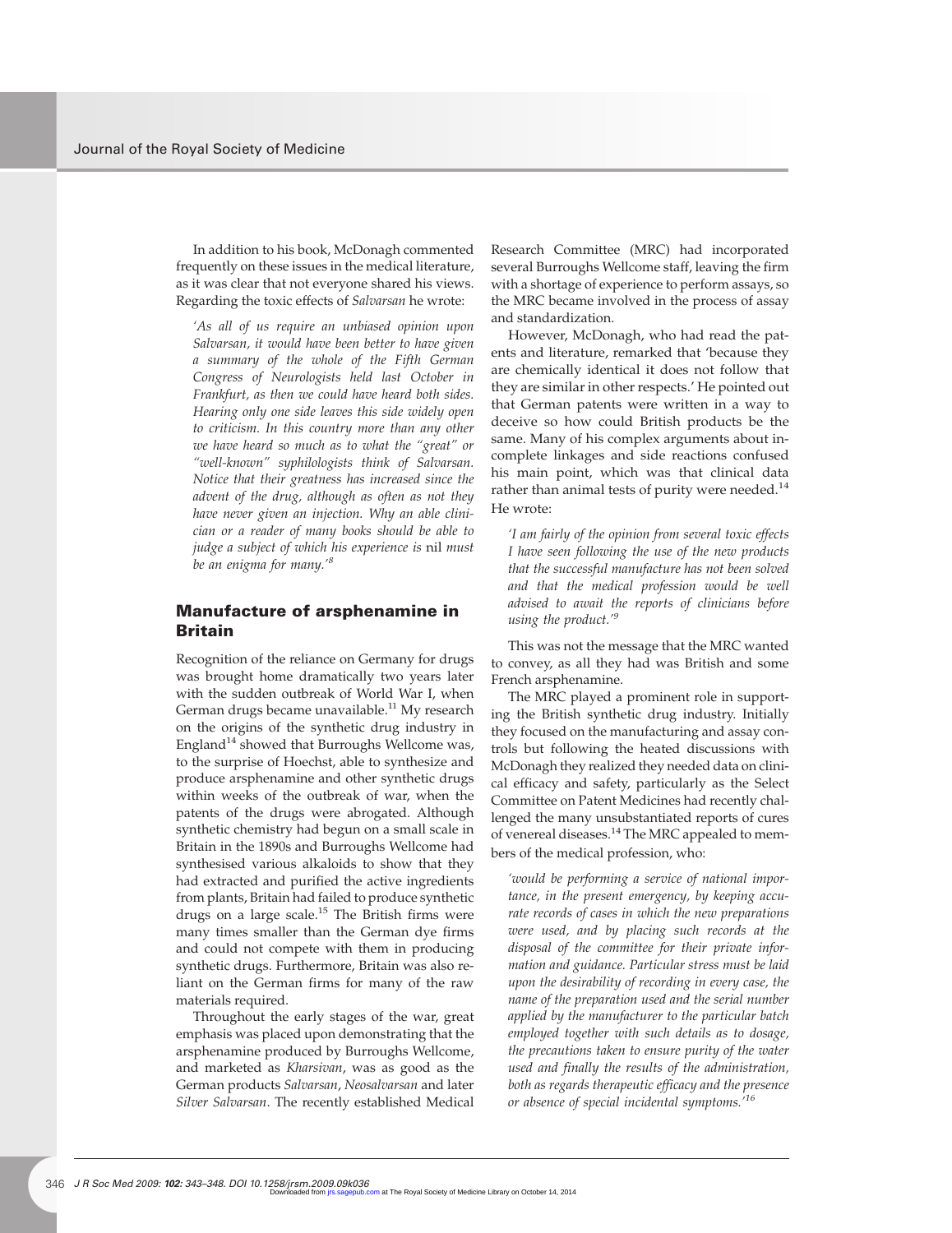One of the most important of the reports stimulated by this call was published by HC Lucey, who worked at the Royal Herbert Hospital, Woolwich. Recording his experience with 600 injections of the British arsphenamine, he concluded 'I believe *Kharsivan* to be every bit as potent as the original German preparation in the incidence of adverse reactions and the bactericidal power of the blood'.<sup>17</sup>

The British army in France studied *Kharsivan* (the Burroughs Wellcome trade mark for its version of arsphenamine) and *Galyl* (the Poulenc Frères version of the drug imported by the Anglo French Drug Company).<sup>14</sup> Collected under conditions of war, these data were not as extensive as those that seemed to have been collated earlier in Germany.<sup>14</sup> Although cure rates were high, estimates of adverse reactions were very variable, and valid comparisons between the French, British and German versions of arsphenamine were impossible.<sup>14</sup> Much as the MRC wanted to prove that British *Kharsivan* was as effective and as well tolerated as German *Salvarsan*, the data were insufficient to support confident claims – yet the MRC still stated publicly that British arsphenamine was as good as German arsphenamine.

As a result of continued controversy, the MRC set up a second *Salvarsan* Committee in 1917. Even after the war had ended, the MRC defended British arsphenamine, although they recognized privately that it was impossible to provide reliable comparative data with the German product. An annual report issued five years later argued that the Committee had assisted not only in 'meeting an immediate national need, but in founding an industry which [would] be of increasing importance to the practice of medicine'.<sup>18</sup>

It did indeed prove to be a turning point in the history of the pharmaceutical industry in Britain. Although Burroughs Wellcome had previously synthesized drugs, it had done so only to confirm the properties of their alkaloidal extracts. The company did not attempt to compete on a commercial scale with the huge German dye firms. In the 'needs must' situation of World War I, as others took up drug synthesis and large scale manufacture, Burroughs Wellcome shared its experience with Allen & Hanburys, Boots, Evans and British Drug Houses. Subsequent growth in experience placed Britain in a stronger position when the country next faced the prospect of war with Germany.

This had immediate benefits in 1922–1923 in the production of insulin, $19$  which, although not synthetic, required elaborate control procedures for large scale manufacture. These developments were driven particularly by Francis Carr, a chemical engineer who had been involved in producing arsphenamine at Burroughs Wellcome, who moved first to Boots and then to British Drug Houses. It is often not appreciated that, as early as 1921, industry (through Carr in particular) asked the Medical Research Council to establish a system of clinical trials to test its products.<sup>14</sup> Though clinical trials remained unregulated, they were overseen by committees of the Medical Research Council, and subsequently by its Therapeutic Trials Committee.19,20

As far as the treatment of syphilis was concerned, arsenicals remained the mainstay of treatment of syphilis, later in combination with bismuth, until penicillin became widely available after World War II. Penicillin then rapidly became accepted as the treatment of choice, although penicillin treatment schedules for syphilis were not standardized until 1960.<sup>21</sup>

#### **References**

- 1 Ehrlich P. *Experimental researches on specific therapy. On immunity with special relationship between distribution and action of antigens. Harben Lecture*. London: Lewis; 1908
- 2 Witkop B. Paul Ehrlich and his magic bullets revisited. Lecture given at the Paul Ehrlich Foundation, Frankfurt, 13 November 1998. See http://www.aps-pub.com/ proceedings/1434/Witkop
- 3 Abraham JJ. Some account of the history of the treatment of syphilis. *Br J Venereal Diseases* 1948;**24**:153–61
- Alt K. Behandlungsversuche mit Arsenophenylglyzin bei Paralytikern. *Muenchener Medizinische Wochenschrift* 1909;**56**:1457–9
- 5 Wechselmann W. Über die Behandlung der Syphilis mit Dioxydiamido-arseno-benzol. *Berliner Klinische Wochenschrift* 1910;**47**:1261–4
- 6 Baumler E. *Paul Ehrlich. Scientist for life*. New York, NY: Holmes & Meier; 1984
- 7 McDonagh JER. *Salvarsan in syphilis and allied diseases*. Oxford: Oxford Medical Publications; 1912
- 8 McDonagh JER. Some toxic effects of Salvarsan. *BMJ* 1912;**1**:272
- 9 McDonagh JER. The manufacture of Salvarsan products in England and France. *BMJ* 1915;**1**:697
- 10 McDonagh JER. The manufacture of Salvarsan products in England and France. *BMJ* 1915;**1**:742
- 11 McDonagh JER. The chemio-therapeutics of Mr McDonagh. *BMJ* 1916;**2**:340–1
- 12 Williams DI. *Short History of the London Lock Hospital and Rescue Home 1746–1906*. London: Lock Hospital; 1906
- 13 Yakimoff WL, Kohl-Yakimoff N. Der Einfluss von Mikroben auf die Wirkung des Salvarsan. *Muenchener Medizinische Wochenschrift* 1911;**58**:2601–4